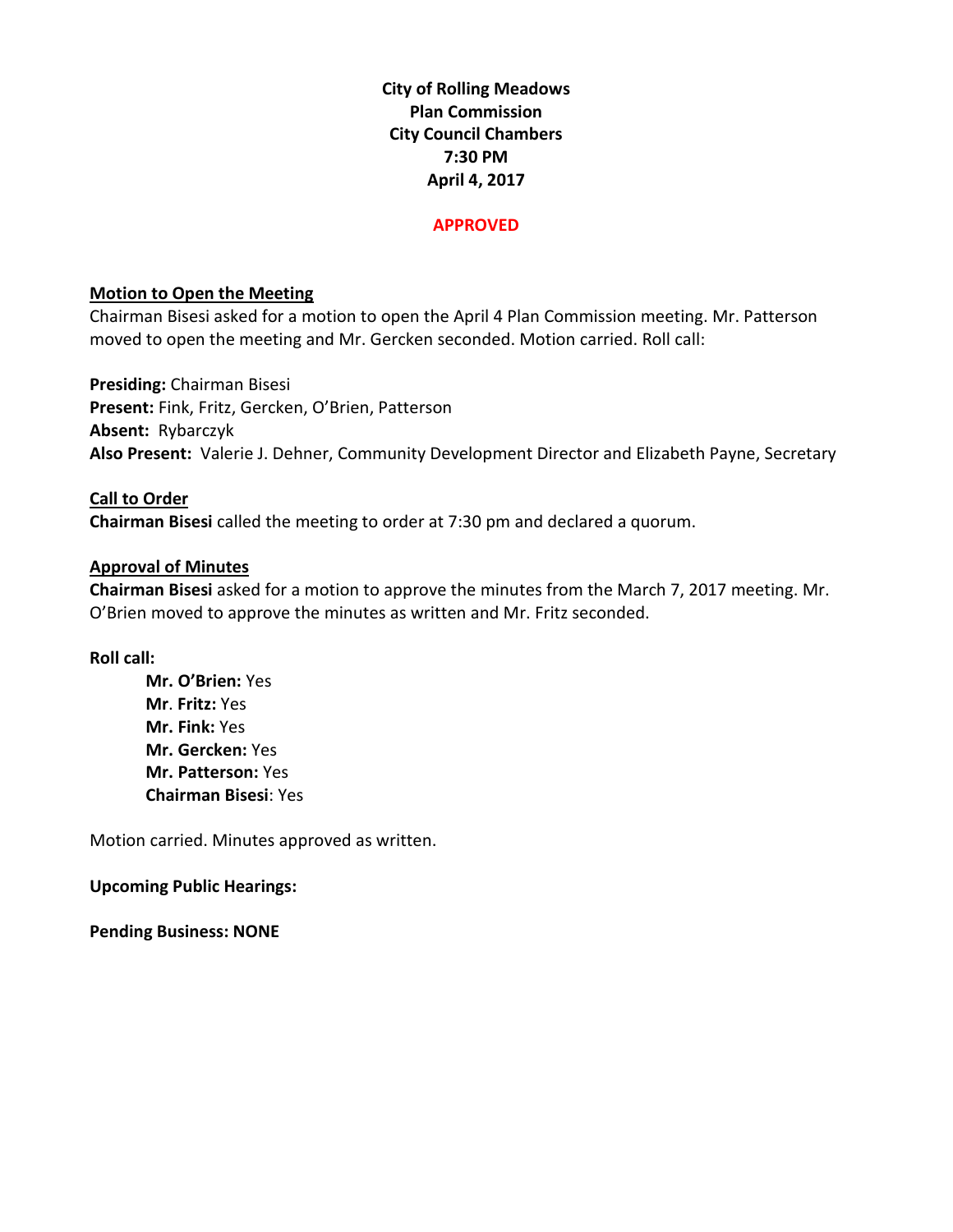#### **New Business:**

**1. Sign Appeal to replace Freestanding Sign with Electronic Message Board and exceed height for Plum Grove Junior High School, 2600 Plum Grove Road, R-1 Residence District, Dr. Kerry Wilson on behalf of Community Consolidated School District 15, Petitioner**

**Chairman Bisesi asked if the file was in order.**

# **Ms. Dehner stated that the file was in order and was made part of the record.**

**Dr. Kerry Wilson, 806 James Drive, Hampshire, IL** was sworn in by Chairman Bisesi.

**Dr. Wilson** stated that Plum Grove Junior High School had been in Rolling Meadow since 1956. They had received several prestigious awards, including the Blue Ribbon Award for Academic Excellence. The existing sign had been placed in 1998 following the receipt of a national award. The sign detailed the events and achievements of the 863 students of the school. When the original sign had started losing bulbs to burn out, they had contacted the company that had installed it. They had unfortunately gone out of business, and no other company made bulbs to replace the burnt out ones. The old sign had been turned off. The LED new sign would be installed on the same site on the existing frame with a new message board.

# **QUESTIONS AND COMMENTS FROM THE BOARD:**

**Chairman Bisesi** opened the meeting to commissioners' questions and comments.

**Mr. Patterson** asked if the sign would essentially be an exact replacement. Dr. Wilson replied that it would, except with a new LED screen and aluminum frame.

**Mr. Gercken** asked if the sign would comply with the recommendation that the sign be turned off from 11:00 pm-7:00 am. Dr. Wilson replied that the new sign would be Bluetooth enabled, allowing it to be controlled from a distance, and could be set to timers.

**Mr. Fritz** asked if the intensity of the sign would be the same as the old one. Dr. Wilson replied that she was not sure, but believed the intensity could be adjusted.

**Mr. Fritz** asked if the new sign would be taller than the old. Ms. Dehner replied that it would not. The code allowed a six foot sign, and both the old sign and the new would be eight feet.

## **QUESTIONS AND COMMENTS FROM THE AUDIENCE:**

**Chairman Bisesi opened for comments from the public. With there being no public comment, the public hearing was closed.**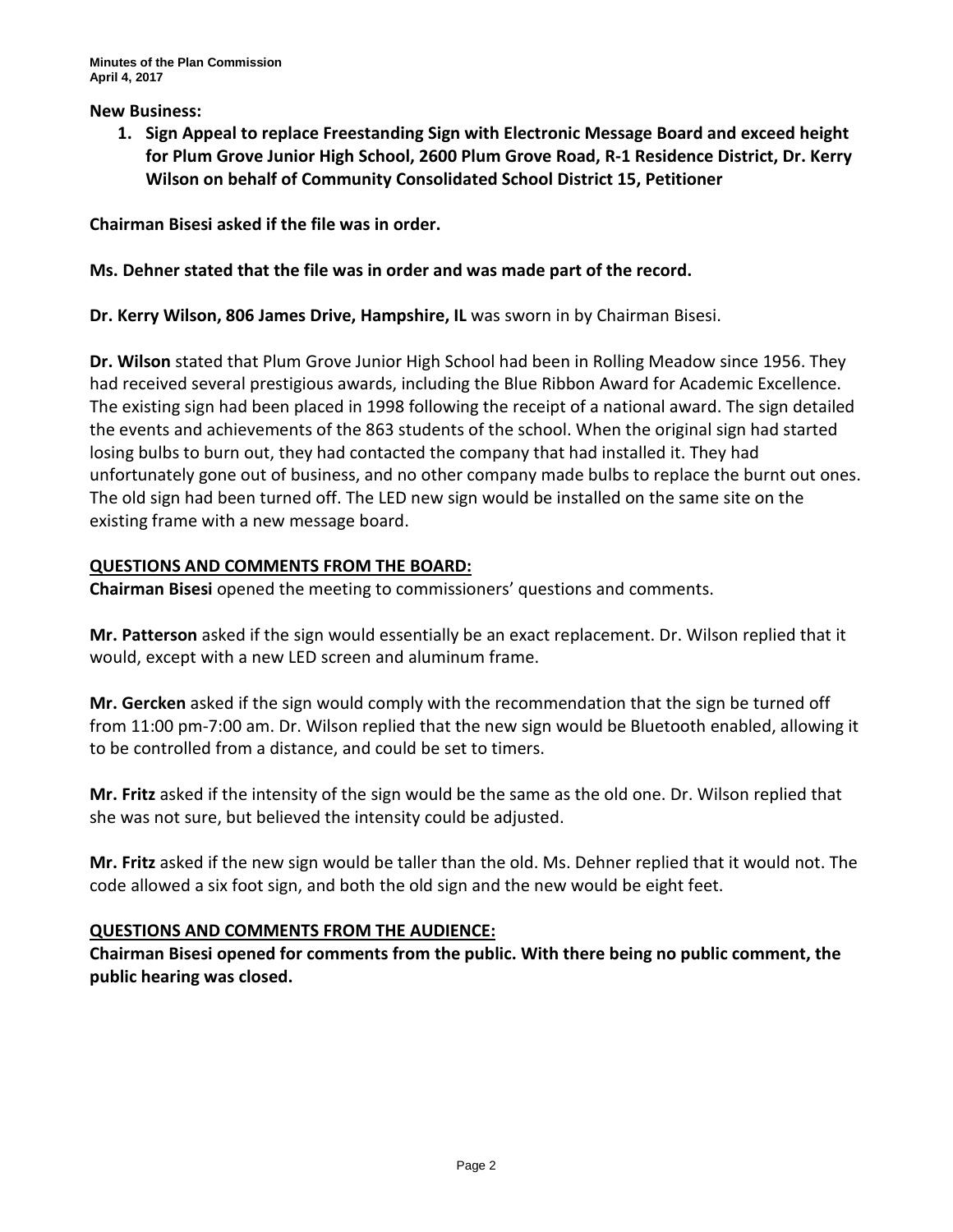# **ADDITIONAL QUESTIONS AND COMMENTS FROM THE BOARD:**

**Chairman Bisesi** opened the meeting to additional questions and comments from the commissioners.

**Mr. Fritz moved to approve a Sign Appeal to permit a New Freestanding Sign with Electronic Message Board at 2600 S. Plum Grove Road, Plum Grove Jr. High School, Dr. Kerry Wilson, Petitioner with following conditions:**

- **1. Sign is to be constructed substantially in the same location and to stewartsigns proposal.**
- **2. Sign is to be put on a timer to comply with the no illumination between the hours of 11:00 pm and 7:00 am.**

Motion was seconded by Mr. Gercken.

**Roll Call:**

**Mr. Fink:** Yes. **Mr**. **Fritz:** Yes. **Mr. O'Brien:** Yes – It will highlight the great work of the students and the school. **Mr. Patterson**: Yes – It will present a futuristic appearance. **Mr. Gercken:** Yes – It will be a great improvement to the old sign and allow the school to present their events. **Chairman Bisesi**: Yes – It is a good upgrade to the old sign and will serve the school well.

Yeas – (6) – Bisesi, Fink, Fritz, Gercken, O'Brien, Patterson  $Nays - (0) - NONE$ Absent – (1) – Rybarczyk Abstain  $-$  (0)  $-$  NONE

## **MOTION APPROVED**

**Ms. Dehner** stated that the item would go before the City Council with a positive recommendation from the Plan Commission, tentatively on April 25, 2017.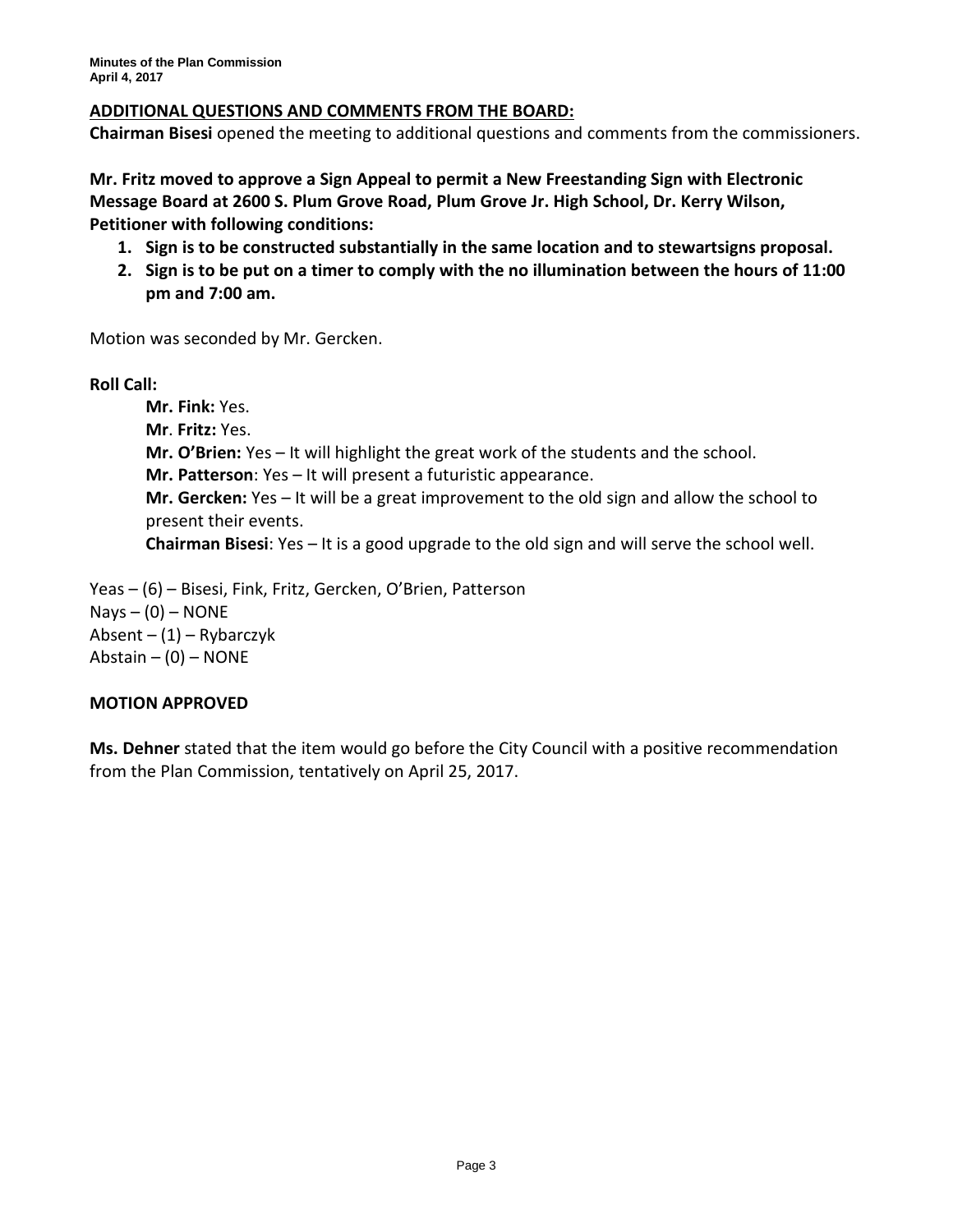**2. Amend Meijer Planned Development to allow the installation of 10 Tesla Charging Stations at the north end of the Meijer parking lot located at 1301 Meijer Drive, C-2 Commercial District, by Zachary Sheets, GPD Group, Petitioner**

**Chairman Bisesi asked if the file was in order.**

**Ms. Dehner stated that the file was in order and was made part of the record.**

**Andrew Levy, 922 Santa Barbara Road, Berkley CA; Sarah David, 7275 South Newport Way, Centennial, CO;** and **Cameron Sneathen, 279 Geremma Drive, Ballwin, MO** were sworn in by Chairman Bisesi.

**Mr. Levy** stated that the petitioner, Tesla, built cars that run on electricity. They had begun building electric charging stations across the country as a service to their drivers. They choose locations with something nearby to do. In this case, there are stores and restaurants close by for drivers to go to while their cars are charging. The cars take about 30-45 minutes to charge. Tesla also has an existing relationship with Meijer, which was another reason to choose this location.

# **QUESTIONS AND COMMENTS FROM THE BOARD:**

**Chairman Bisesi** opened the meeting to commissioners' questions and comments.

**Mr. O'Brien** asked how long someone would leave their car to charge at a station, and if cars might be there for as long as half a day, or a full day, or even overnight. Mr. Levy replied that it was impossible to predict driver behavior, but most people largely charged their cars at home. Tesla, as a company, discourages people spending time at these charging stations after charging has been completed.

**Mr. Patterson** asked if these were going to be superchargers, and if they would be able to accommodate cars other than Teslas. Mr. Levy replied that they would be superchargers, and only able to charge Tesla cars.

**Mr. Patterson** asked if people leaving their cars on the charging stations had caused backups at other locations. Mr. Levy replied that the ten stalls they were proposing should be enough for the foreseeable future. Each car would be able to go approximately 1,000 miles without charging. Once the vehicle was placed on the charging station and then completed charging, the owner could then be charged an idling fee. This was meant to discourage people staying at the charging stations longer than they needed to. Ms. Davis added that part of the reason Meijer had been chosen was for the large parking lots. There were plenty of places for Tesla owners to wait if that became necessary.

**Mr. Patterson** asked if the stations would ever be shut down. Mr. Levy replied they would not.

**Mr. Patterson** asked if there would be any ability to pay for the charging on site. Mr. Levy replied it would all be done through the Tesla app.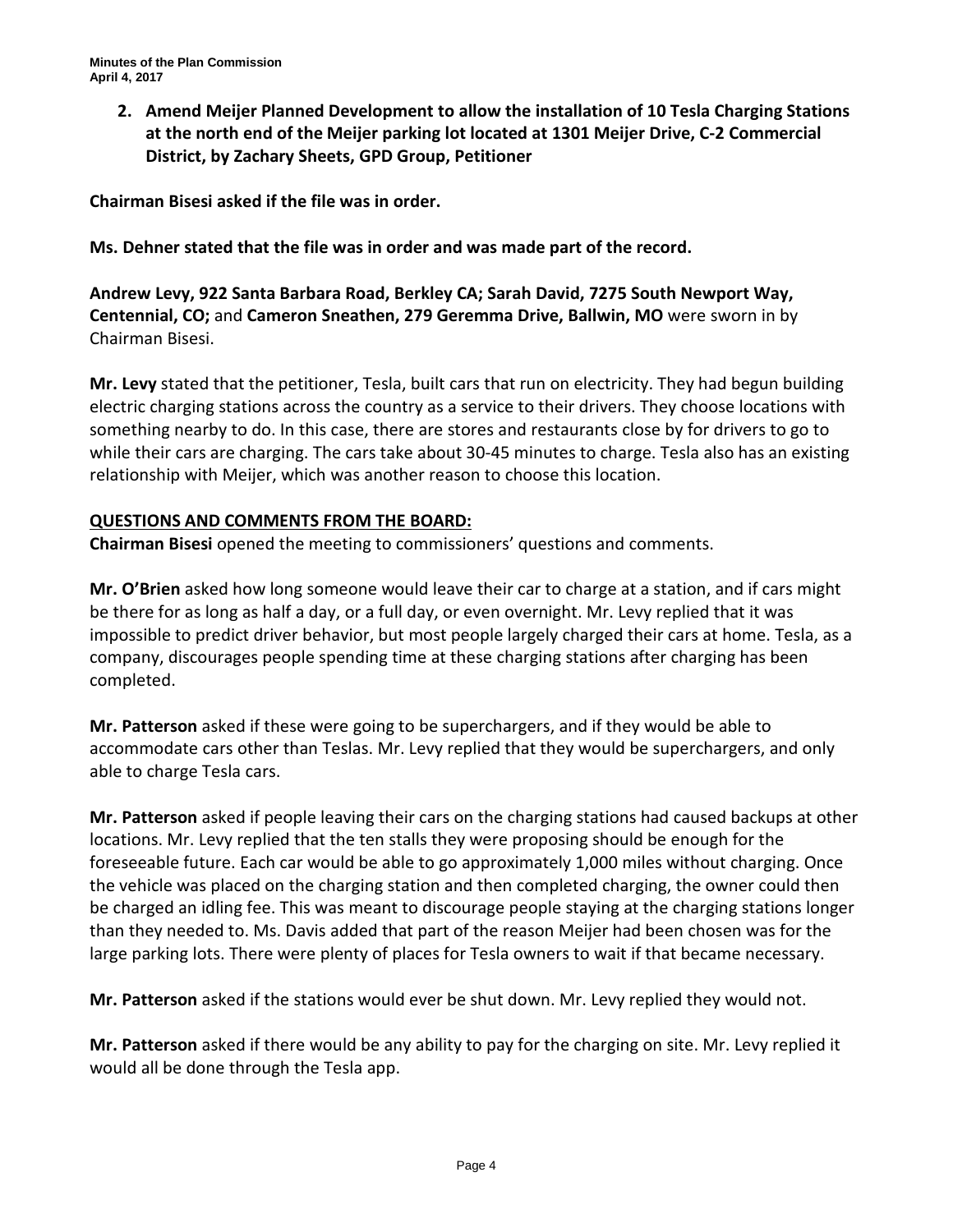**Mr. Gercken** asked about the plans for snow plowing the charging stations. Mr. Levy replied that they were working with Meijer. Meijer would continue to plow the stalls, and had been asked not to put any snow piles against the posts. Tesla has a team than monitors and maintains its equipment, and can have it hand-shoveled if it becomes necessary.

**Mr. Gercken** asked if they were opposed to installing surveillance. Mr. Levy replied they were not.

**Mr. Gercken** asked if the site would be illuminated. Mr. Levy replied that if would be.

**Mr. Fink** asked about how the safety switch works if the stations are hit. Mr. Levy replied that there is no electricity supplied to any of the stations until the car is plugged in.

**Mr. Fink** asked if the petitioner would be opposed to concrete bollards around the equipment area. Mr. Levy stated they believed the landscaping buffer and island they planned to put in should be enough.

**Mr. O'Brien** asked if there would be canopies over the stations. Mr. Levy replied that the intention was to have the driver either in the car, or in one of the nearby businesses. A canopy would, therefore, not be needed.

**Mr. O'Brien** asked who would be monitoring the surveillance cameras. Ms. Dehner clarified that the cameras were there for recovering data in the event of a crash or other problem, rather than to be monitored.

# **QUESTIONS AND COMMENTS FROM THE AUDIENCE:**

**Chairman Bisesi opened for comments from the public. With there being no public comment, the public hearing was closed.**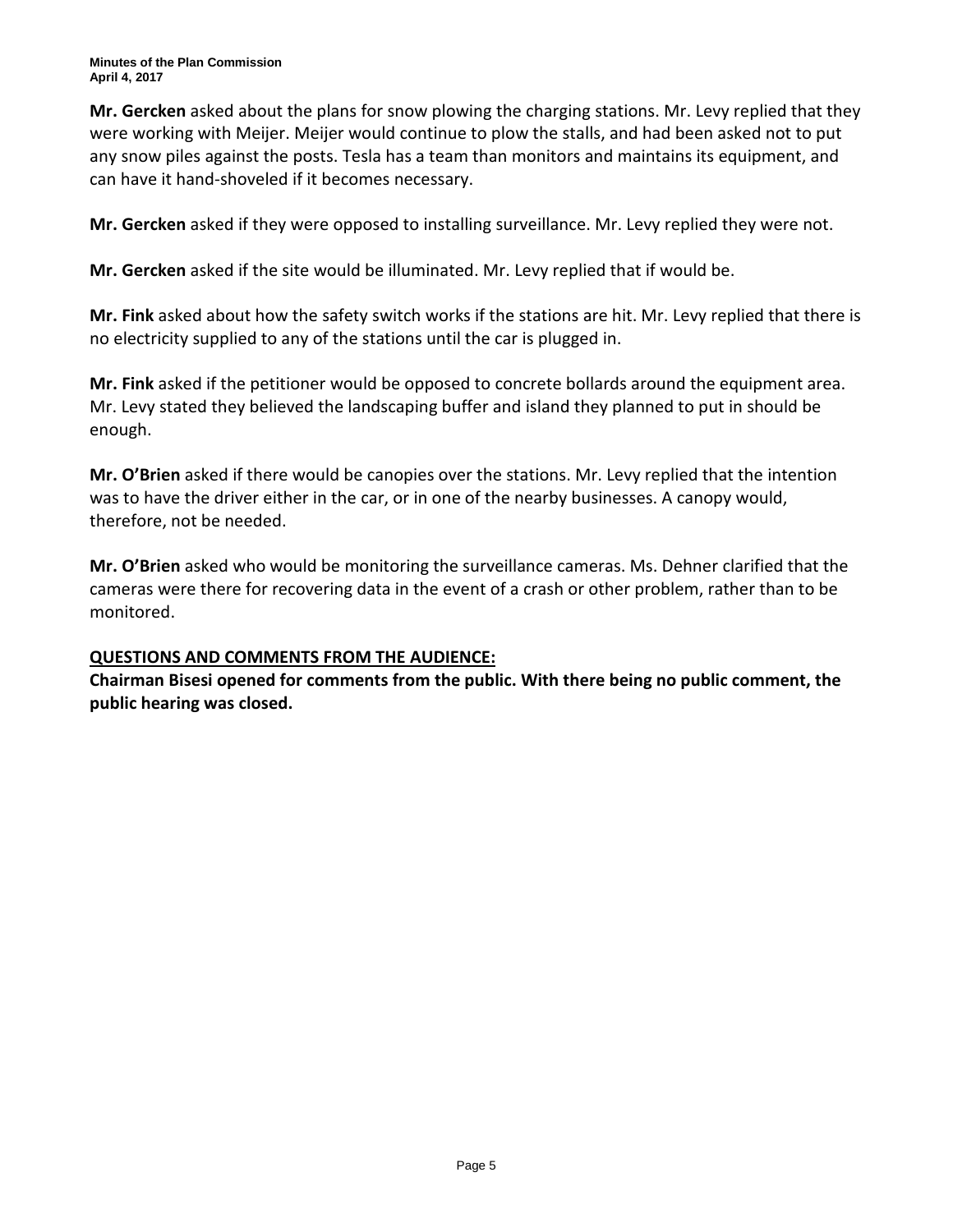# **ADDITIONAL QUESTIONS AND COMMENTS FROM THE BOARD:**

**Chairman Bisesi** opened the meeting to additional questions and comments from the commissioners.

**Mr. Fink moved to approve an Amendment to the Meijer Planned Development to allow the installation of 10 Tesla Charging Stations with all associated equipment at 1301 Meijer Drive, C-2 with PUD, Zachery Sheets of GPD Group, Petitioner, in general conformance to the signed and sealed plans, specifically Tesla Supercharging Station, Overall Site Plan (sheet number C-1), Proposed Site Plan (sheet number C-3A) and Landscape Plan (sheet number C-6) all prepared by the GPD Group, Inc. and dated 4/3/17 with the following conditions:**

**1. This parking area is to be monitored with surveillance cameras.**

**2. Final engineering for this part of the subject property is subject to the approval of the City Engineer and Public Works Department.**

**3. Landscaping is to be installed and maintained per Landscape Plan, Sheet C-6**

**4. Concrete bollards are placed on the north side of the site between the road and the equipment.**

Motion was seconded by Mr. Gercken.

#### **Roll Call:**

**Mr. Fink:** Yes – It should bring more visitors to the City and will be a great part of the plan moving forward as a City.

**Mr. Fritz:** Yes – There should be no impact to the lot, and it should be an advantage to the neighboring businesses.

**Mr**. **O'Brien:** Yes – It will be a great use of the empty part of the Meijer lot, and it seems the petitioner has a great relationship with them. It will also bring new business to the area, and no negative impact to the surrounding areas.

**Mr. Patterson**: Yes – It will use the empty part of the lot. There is only a minor concern of someone leaving their car at the station for an extended period.

**Mr. Gercken:** Yes – It is a good fit with the Comprehensive Plan and into the area, and will bring additional business to the City.

**Chairman Bisesi**: Yes – It is an excellent fit for the area and will be a help to surrounding businesses.

Yeas – (6) – Bisesi, Fink, Fritz, Gercken, O'Brien, Patterson  $Nays - (0) - NONE$ Absent –  $(1)$  – Rybarczyk Abstain  $-$  (0)  $-$  NONE

## **MOTION APPROVED**

**Ms. Dehner** stated that the item would go before the City Council with a positive recommendation from the Plan Commission, tentatively on April 25, 2017.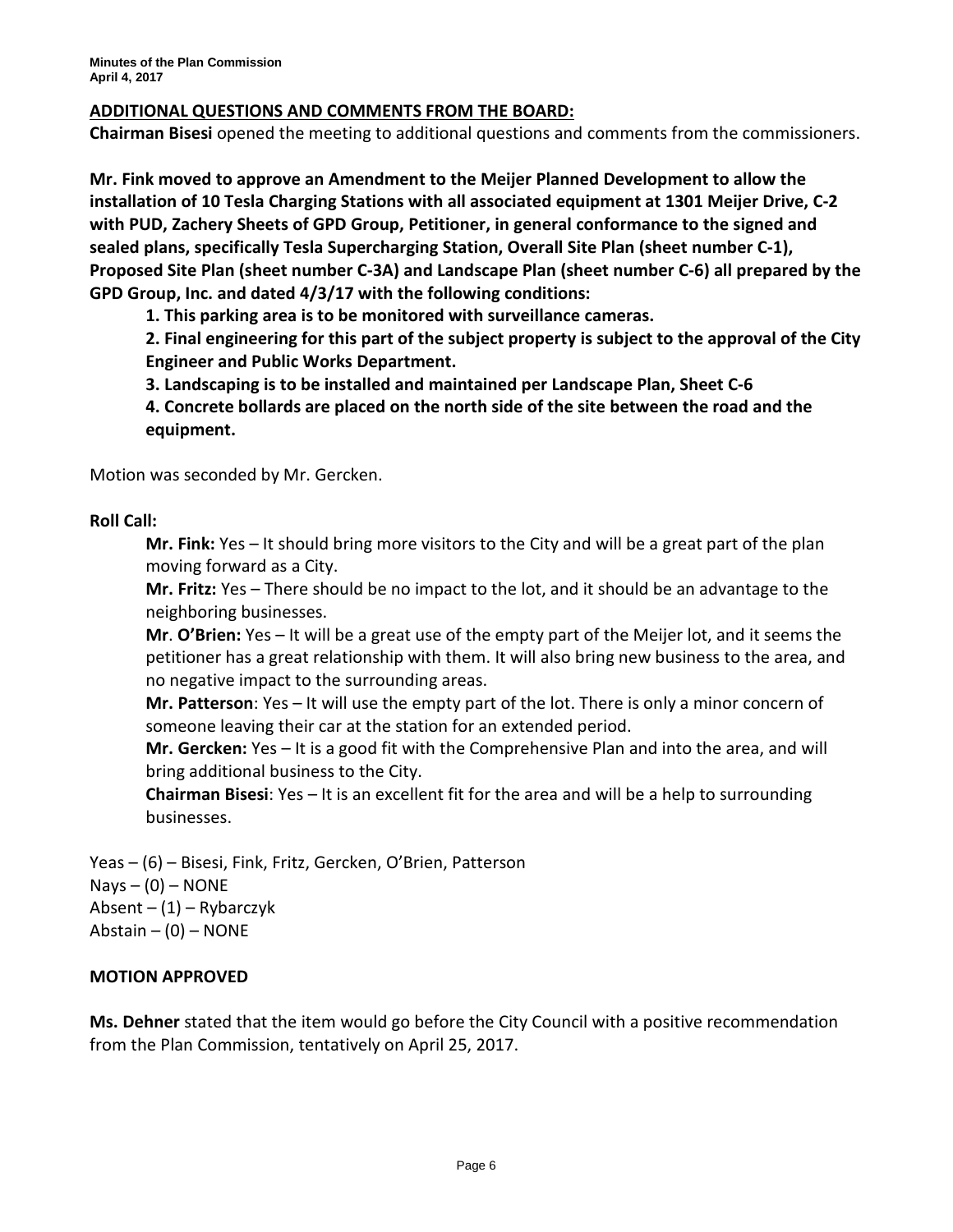**3. Amend Special Use to operate a car wash with outdoor vacuuming and extended hours of operation on property located at 5600 New Wilke Road, C-2 Commercial District, Mariusz Lekarczyk, Petitioner**

**Ms. Dehner** noted that the petitioner had asked this item to be postponed to May 2, 2017.

**Mr. O'Brien moved, based on the request of the petitioner, Mariusz Lekarczyk, to postpone/continue the Public Hearing for Amendments to the Speacil Use for the car wash located at 5600 New Wilke Road, to the next Plan Commission Meeting on Tuesday, May 2, 2017 at 7:30 pm in the City Council Chambers of the City Hall, 3600 Kirchoff Road, Rolling Meadows.**

Motion was seconded by Mr. Gercken.

**Roll Call:**

**Mr. Fritz**: Yes **Mr. O'Brien:** Yes **Mr. Patterson:** Yes **Mr**. **Gercken:** Yes **Mr. Fink:** Yes **Chairman Bisesi**: Yes

Yeas – (6) – Bisesi, Fink, Fritz, Gercken, O'Brien, Patterson  $Nays - (0) - NONE$ Absent – (1) – Rybarczyk Abstain  $-$  (0)  $-$  NONE

## **MOTION APPROVED**

**Chairman Bisesi** stated that the item would return to the Plan Commission on May 2, 2017.